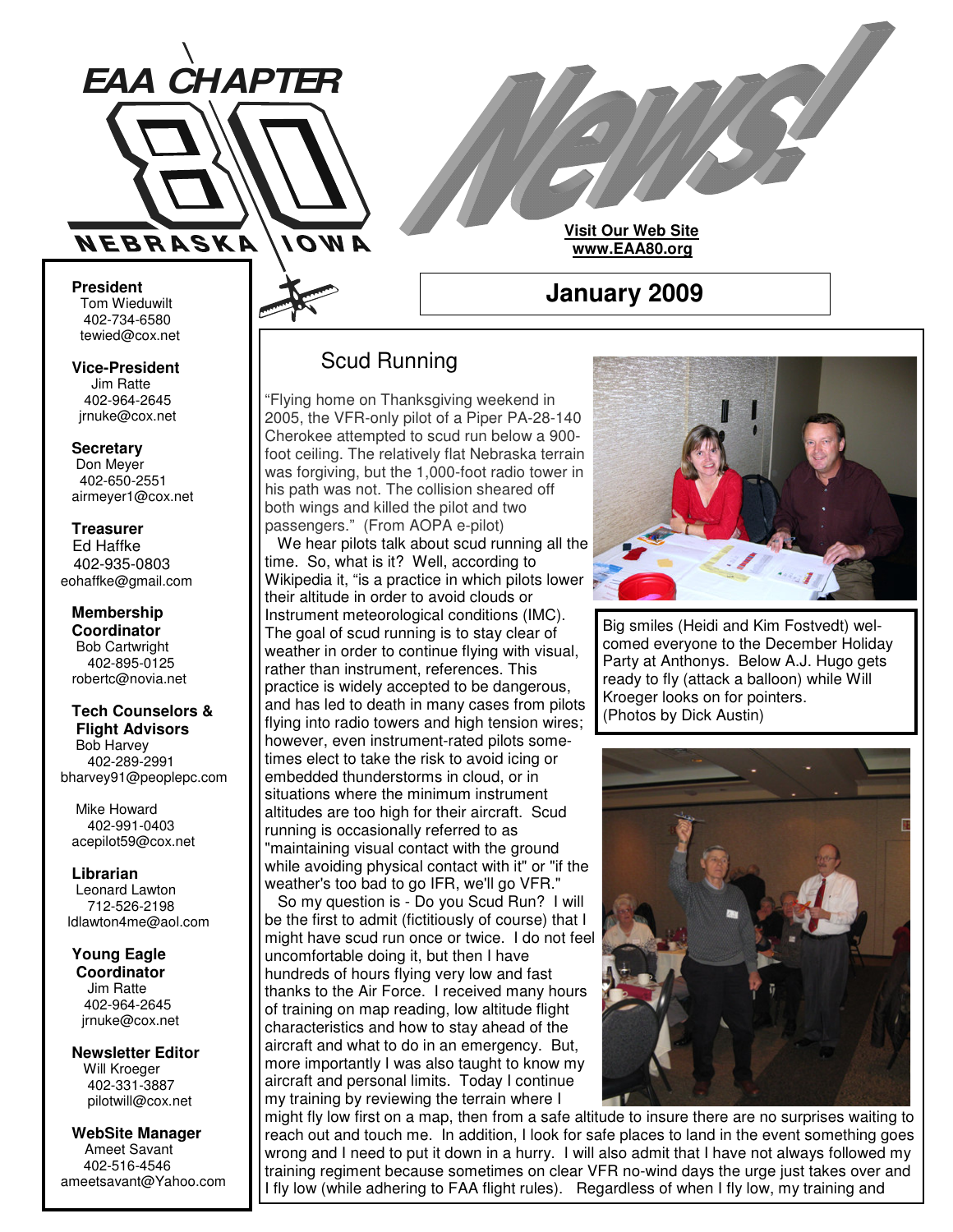| experience kick in. My eyes are consistently looking for<br>anything outside that might make for a bad day while also<br>looking inside to check my airspeed. Any other inside checks<br>such as fuel levels, oil pressure, etc are done after climbing to<br>a safe altitude.<br>So, what training have you had on flying low level? Did<br>your instructor teach you anything about it besides the turns<br>around a point or practice engine out procedures? Do you<br>feel comfortable flying low? Do you feel comfortable flying<br>low with someone else at the controls? How low is low? Is<br>100 feet to low for you? How about 200 feet? 50? 500?<br>Some of the questions pilots must ask themselves are:<br>"Am I at 100% mentally and physically today?" "Do I have the<br>skills to do what I am about to do?" "Do I feel lucky today?"<br>However, the biggest question probably is, "Would I fly on a<br>VFR day the altitude I am about to scud run at?"<br>If you answer "NO" to any of these questions (or many<br>more), then maybe scud running is not for you!<br>Question - Is it good for anyone?<br>Will Kroeger<br>January Meeting Time & Location<br>This month's meeting is on Monday January 12th at 7:00PM<br>at Hangar One at Millard Airport. The airport is still located | EVENTS: (B) - Breakfast / (L) - Lunch<br>1st Sat<br>Chapter 1055 (B) (0800-1000)<br>York, NE<br>3rd Sat<br>Chapter 569 (B) (0800-1000)<br>Crete, NE<br>28-31 Jan<br>NE Aviation Symposium & Maintenance Seminar<br>http://avmechseminar.org<br>Kearney, NE<br>There still are some people who have not paid their 2009<br><b>annual Chapter Dues.</b> Please contact Bob Cartwright to<br>pay.<br>Tentative YE 2009 dates:<br>9 am 18 Apr<br>9 am 16 May<br>8 am 13 Jun (Air and Space Museum) (14 Jun Rain Date)<br>8 am 18 Jul (Air and Space Museum) (18 Jul Rain Date)<br>8 am 8 Aug<br>8 am 13 Sep (Cass County King Corn Carnival Fly-in)<br>8 am TBD Sep Fremont CAP fly-in<br>9 am 17 Oct<br>9 am 14 Nov<br>FAA to change charting agent policy. In an effort to cut costs<br>and make the National Aeronautical Charting Office's Chart Agent             |
|------------------------------------------------------------------------------------------------------------------------------------------------------------------------------------------------------------------------------------------------------------------------------------------------------------------------------------------------------------------------------------------------------------------------------------------------------------------------------------------------------------------------------------------------------------------------------------------------------------------------------------------------------------------------------------------------------------------------------------------------------------------------------------------------------------------------------------------------------------------------------------------------------------------------------------------------------------------------------------------------------------------------------------------------------------------------------------------------------------------------------------------------------------------------------------------------------------------------------------------------------------------------------------------------------------|--------------------------------------------------------------------------------------------------------------------------------------------------------------------------------------------------------------------------------------------------------------------------------------------------------------------------------------------------------------------------------------------------------------------------------------------------------------------------------------------------------------------------------------------------------------------------------------------------------------------------------------------------------------------------------------------------------------------------------------------------------------------------------------------------------------------------------------------------------------------|
| on South 132nd Street between Q and Harrison.<br>Topics for discussion are using some of our Chapter's excess<br>money to:<br>Help send World War II Veterans to the War memorial in<br>$\bullet$<br>Washington D.C.<br>l.<br>Sponsor a kid for one of the Young Eagle Camps at EAA,<br>in addition to the Young Eagle credits we earn.<br>Buy a engine host for the Chapter members use.<br>$\bullet$<br>Buy a video projector.<br>$\bullet$<br>Any other ideas?<br>l .                                                                                                                                                                                                                                                                                                                                                                                                                                                                                                                                                                                                                                                                                                                                                                                                                                   | Network more efficient, the FAA has informed chart agents about<br>its plan to raise the minimum sales threshold for chart agents. In<br>order to remain a charting agent after Oct. 1, 2009, the business<br>would need to have annual chart sales of \$5,000, not the current<br>\$500. While NACO would no longer be supplying charts to those<br>who can't meet the threshold, the FAA has said that it will allow<br>large charting agents to sell large quantities of charts to individual<br>FBOs. Both AOPA and EAA are concerned that this could make it<br>more difficult for pilots to buy charts and will work with the FAA to<br>determine the impact. The FAA will be hosting meetings on this<br>proposal. (from AOPA e-pilot)                                                                                                                      |
| anuary Program.<br>How about a warm topic for the cold month of January? Our<br>very own Gene Larson will be discussing his flight last year to<br>the Caribbean in his RV 9. Not only has he built a cool plane,<br>but he has taken it to cool (warm) places.<br>Does any one have a portable screen for Gene's computer<br>and projector? Please call Jim Ratte if you do.<br><b>Future 2009 Programs:</b><br>The topics for the rest of our 2009 programs are wide open.<br>We have suggestions, but need some volunteers and/or<br>points of contact for the topics listed below<br><b>Rotax Engines</b>                                                                                                                                                                                                                                                                                                                                                                                                                                                                                                                                                                                                                                                                                              | FAA Changes medical application: New medical application<br>forms will be arriving soon. A new question, 18y, asks pilots if<br>they receive medical disability benefits - a change that arose out<br>of a congressional investigation into Social Security fraud.<br>Answering "yes" doesn't necessarily indicate a disqualifying<br>medical condition, but the medical condition that results in<br>disability payments should be reported on the application. That<br>information can be shared with other federal agencies thanks to<br>an accompanying change in the Privacy Act Statement for the<br>medical application. A new section in that statement specifies<br>that information on the medical application can be disclosed to<br>other federal agencies for verification of the accuracy or<br>completeness of the information. (From AOPA e-pilot) |
| Building Skills-Fabric, Fiberglass, or painting<br><b>Aviation Weather</b><br>Aircraft Structural Design<br>Basics of a BFE<br>Local FAA Examiner<br>In flight Emergencies<br><b>FSDO</b><br><b>WWI Construction</b><br>Aviation Insurance                                                                                                                                                                                                                                                                                                                                                                                                                                                                                                                                                                                                                                                                                                                                                                                                                                                                                                                                                                                                                                                                 | The Biplane Expo in Bartlesville, Oklahoma to end. This<br>year will be the last of the annual fly-ins that began in 1987. The<br>National Biplane Association stated that increasing costs and<br>staffing requirements convinced the board to end the event.<br>The final Biplane Expo is scheduled for June 4 through 6, 2009.<br>I think it would nice if this was one of our Chapter Fly-outs. Any<br>takers.                                                                                                                                                                                                                                                                                                                                                                                                                                                 |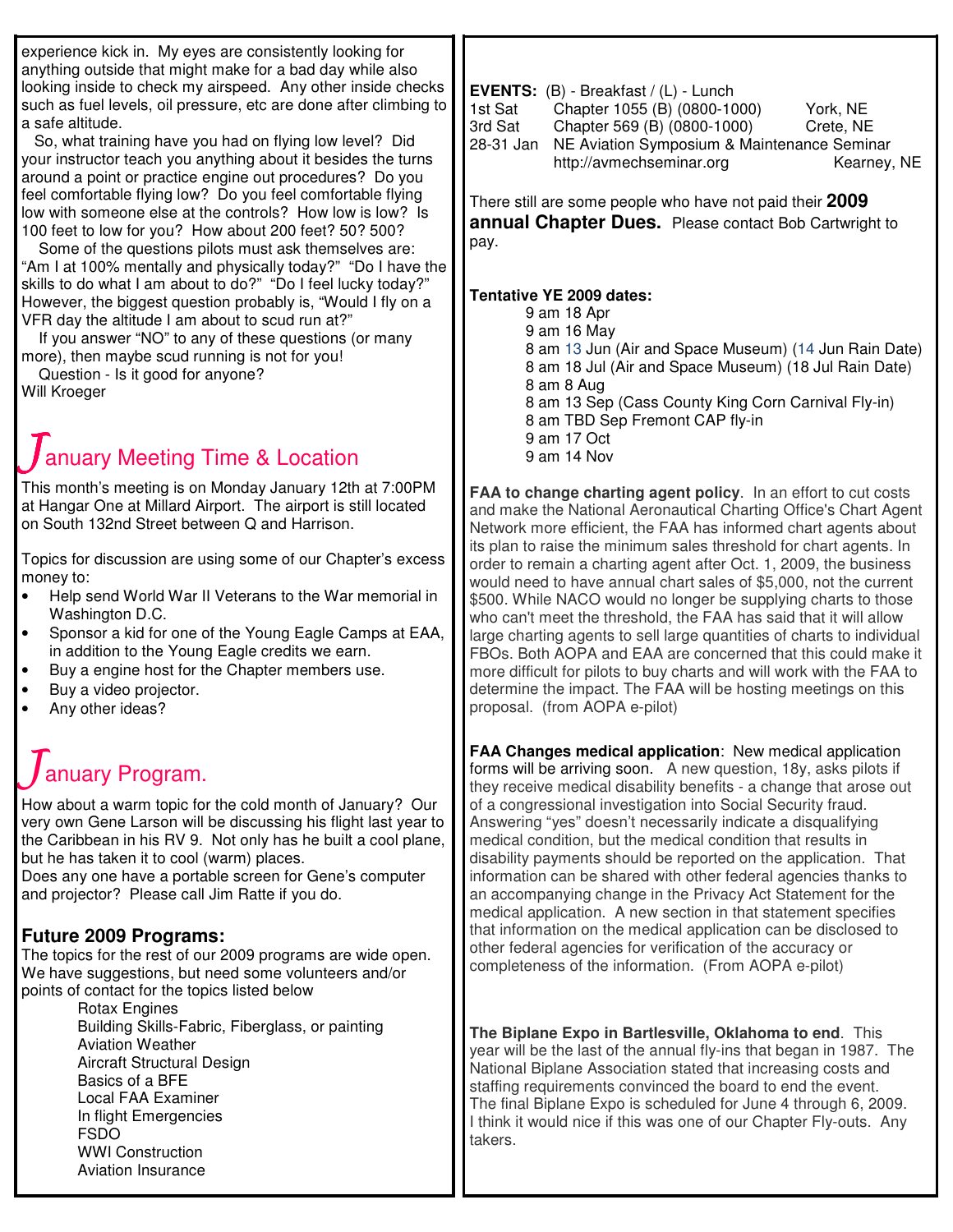## *EAA Chapter 80* December 11, 2008 *Official Meeting Minutes*

The meeting was called to order by President Tom Wieduwilt at 6:30 at Anthony's Steakhouse in Omaha, NE for chapter Christmas Party.

- Tom Wieduwilt, President
- Jim Ratte, Vice President,
- Don Meyer, Secretary
- Ed Haffke, Treasurer
- Guest: Six Guest present

## **Treasurers Report**:

• None

#### **Meeting Minutes**:

• A motion was made and passed to accept the previous month's minutes.

- **Young Eagles:**
	- None

**Builder's Reports**:

• None

## **Tech Counselor / Flight Advisor:**

• None

## **Fly-Out Report:**

• January  $3<sup>rd</sup>$ , 2009 at AHQ. Sloppy Joes and Onion Rings for lunch!

# **Old Business**

- T-shirts and hats available. See Jim Ratte
- **New Business:**
	- None

# **Librarian Report:**

• None

# **Tool Report:**

- Trailer: AHQ
- Scales: Ron Wood
- Jacks: TW
- Brake Bleeding Set: Ron Wood
- Grills: AHQ

#### **Web Site:**

• www.eaa80.org

#### **Program:**

• Social time with members and guest, wonderful dinner, drawing for prizes (I didn't win any) and flying gliders with pins in the nose to try and pop balloons. Mostly stuck other members with pins and popped very few balloons! Everyone had a great time and TW did not sing.

Meeting adjourned.

Don Meyer **Secretary** 

If you ordered your **EAA 2009 Calendar** from the Chapter, please pay or contact Ed Haffke. We will put any non-claimed calendars up for sale in February.

**For sale, 1956 Cessna 172**, \$30,000. Contact Ed Haffke at 402-935-0803 or Ken Bahr at 402-559-0133. Total A/C time 6438 hours and 780 hours since major overhaul

**Hangar Space for Rent!!!** We have space in the Chapter's "Wahoo Hangar". Anyone interested?

**Sloppy Joes and Onion Rings** at the "Wahoo Hangar". It seems the famous Nebraska weather got the best of us this past weekend forcing us to cancel. So, WATCH THIS SPACE or your email for the date and time.

**Hi and Happy New Year to all from Jan Daniels.** She is enjoying the sun and warmth of Florida. By the way Jan, thanks for the time you spent as our Treasurer and the other hours you volunteered to the Chapter.